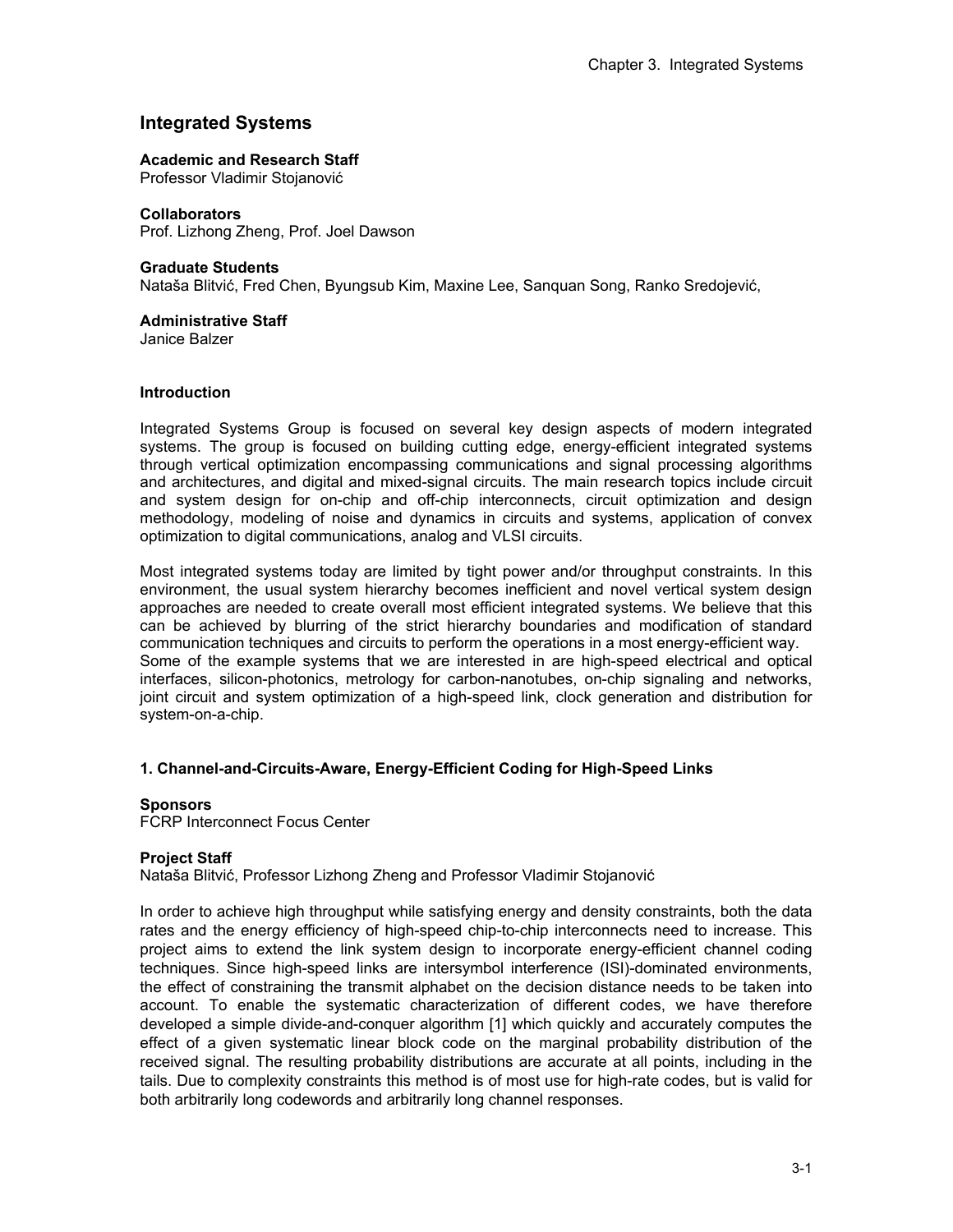Integrating the probability distributions computed through the previously described technique yields marginal cross-over probabilities for different bit locations within a codeword. Comparing these to the cross-over probability of an uncoded system indicates the extent to which the coding constraints affect the performance of a system with ISI. Figures 1 and 2 illustrate this effect for two different link channels. Although the present focus is on simple codes with distanceenhancing properties, the current framework also allows for the characterization of classical errordetecting codes over interference-dominated channels. For links with relatively well-compensated interference and low noise correlation, the channel can be approximated as binary-symmetric. The individual crossover probabilities are therefore sufficient to compute the error probabilities *after* error correction. This property was verified in [1] for some typical link channels and down to BERs achievable by Monte Carlo simulation.



**Figure 1**: Voltage distributions for the set of all (10,8) linear block codes. Shown are the cumulative mass functions (CMF) for two different channels: Peters B3 operating at 5 Gbps [top] and Peters B32 operating at 10 Gbps [bottom]. The plots also show the voltage CMF computed under the assumption that the data is uncoded.



**Figure 2**: Bit crossover probabilities for the uncoded case and two different (10,8) linear block codes on a B3 channel [top] and B32 channel [bottom]. Code 2 was chosen to yield the maximum deviation from the uncoded CMF, while Code 1 was chosen roughly in between the two extremes. The results are computed under the common assumption that the link noise is additive, white and Gaussian with  $\sigma \approx 3$ mV.

## **References:**

 [1] N. Blitvic and V. Stojanovic, "A new statistical simulator for block-coded channels with long residual interference," *IEEE International Conference on Communications*, June 2007.

## **2. Optimization-driven System and Circuit Level Design of High Speed Links**

#### **Sponsors:**

MIT Center for Integrated Circuits and Systems / FCRP Focus Center for Circuit & System Solutions (C2S2)

## **Project Staff**

Ranko Sredojević, Professor Vladimir Stojanović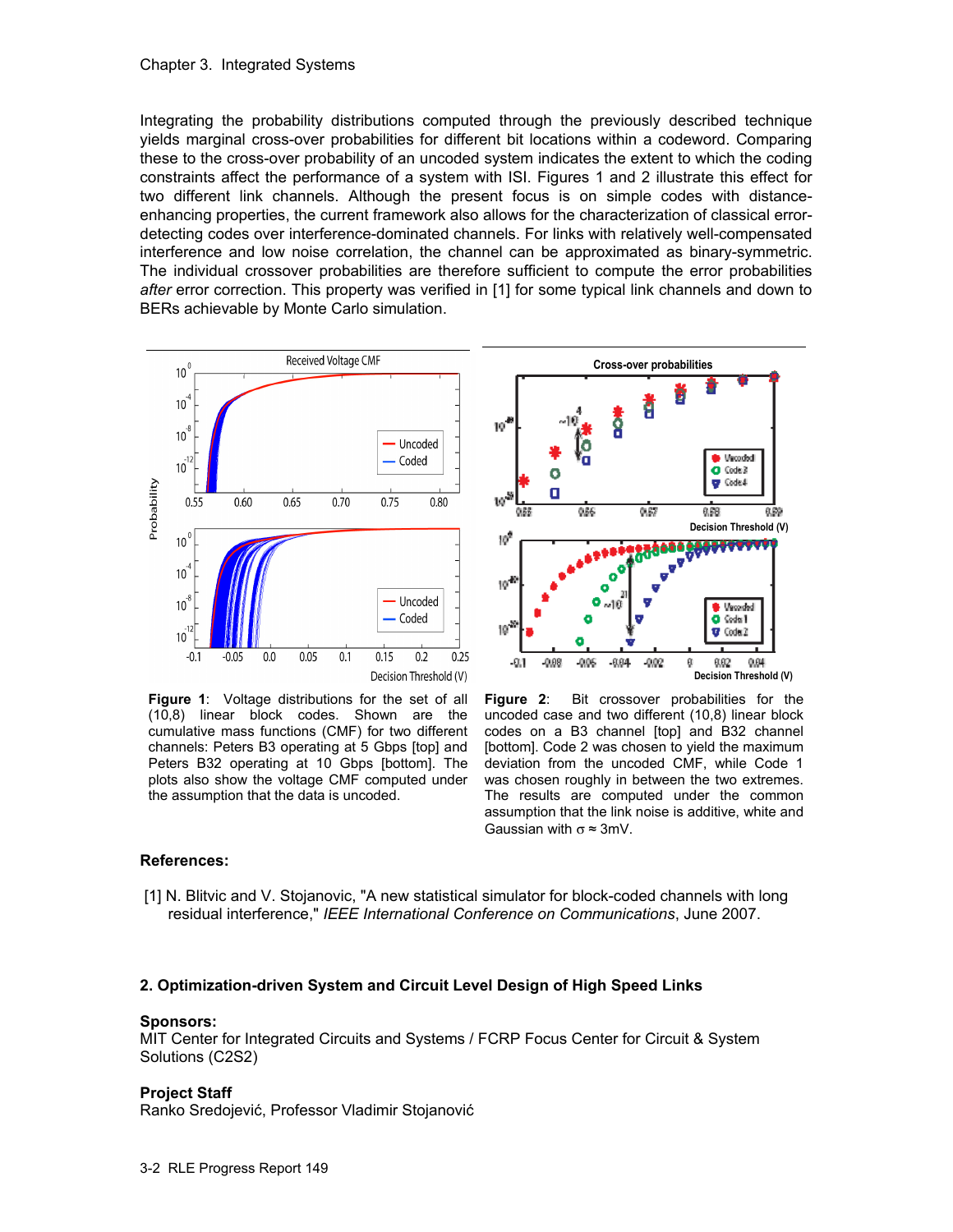Currently, we aim to bridge the gap between analog/mixed-signal circuit and system design, by providing a framework for fast design space exploration at the system-to-circuit level, based on the bottom-up information from the underlying circuits and process technology, circuit and system designers.

This gap is particularly severe in high-speed link I/O circuits, which are rapidly growing into minicommunication systems due to the bandwidth limitations of packages and board traces [1]. Finding good methods to compensate intersymbol interference, minimize timing noise, while running circuits at lowest possible power and maximum possible data rate is a difficult balancing act that requires extremely tight connection between circuit and system level.

We try to provide a missing link between the system and circuit levels by formulating the systemto-circuit high-speed link description. This framework intimately connects circuit level parameters with block and system-level link specification, providing a direct vertical link from transistor sizes and parasitic to top level link metrics - data rate, power and bit error rate. We want this framework to provide answers to questions that link designers often ask: Which equalization method should be used (transmit pre-emphasis, linear analog receiver equalizer, decision-feedback equalizer)? What is the power/data-rate trade-off?

In Fig.1 we show the trade-off for a high-speed link with one-tap of transmit pre-emphasis and with receiver pre-amplifier equalization. When coupled with transmit pre-emphasis, receiver amplification improves the power-data rate trade-off since receiver pre-amplifier can drive larger on-chip impedance.

Next, in Fig.2 we show transmitter tap coefficients *w* for data rates in Fig.1. At lower data rates, where channel attenuation is not too strong, receive equalizer is very efficient taking on most of the equalization and amplification role. At higher loss conditions, the residual ISI in the channel saturates the input range of the receiver equalizer and transmit pre-emphasis has to increase to narrow down the dynamic range of the signal at the input to the receiver.





**Figure 1**: Power vs. data rate trade-off **Figure 2**: Transmitter side tap coefficient

## **References:**

[1] V. Stojanović, M. Horowitz, "Modeling and Analysis of High-Speed Links," *IEEE Custom Integrated Circuits Conference*, pp.589-594, September 2003.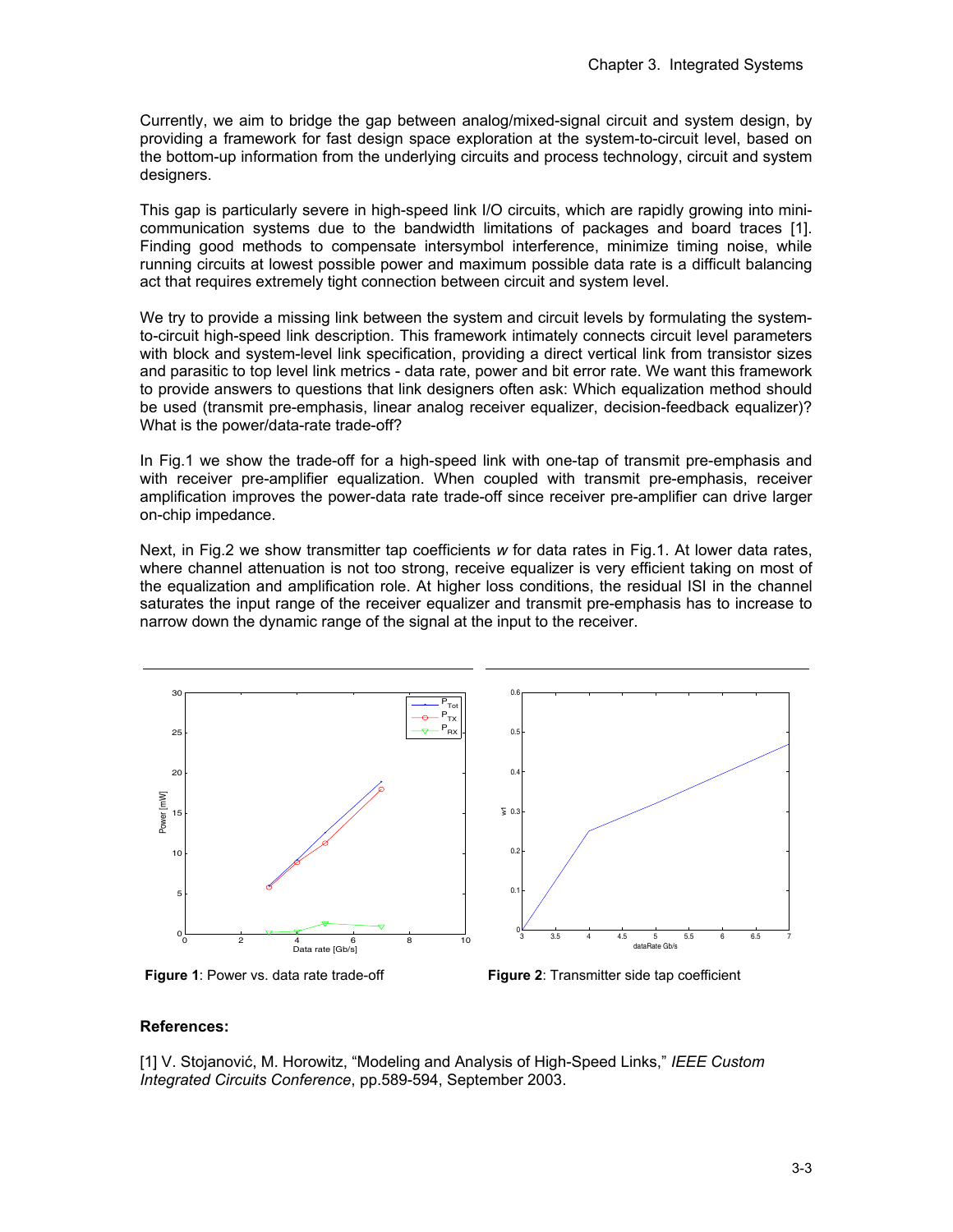## **3. Efficiency of High Speed On-Chip Interconnects: Trade-Off and Optimization**

## **Design and Optimization of Equalized Interconnect for Energy-Efficient On-Chip Networks**

### **Sponsors:**

NEC fund and IBM faculty award

## **Project Staff**

Byungsub Kim, Professor Vladimir Stojanović

In recent high performance processor design, cross-layer optimization of on-chip network and overall chip architecture has been shown to significantly improve the performance-power efficiency [1]. Though equalized on-chip interconnects [2,3] have been proposed to improve the network efficiency over traditional repeated interconnects, the optimization of equalized interconnect has been a difficult problem due to its design complexity.

This work presents a modeling and tool framework for fast design space exploration of equalized on-chip interconnects by exporting abstracted low level design parameters to a link model [4]. Using this tool technique, we can explore how the transistor and wire parameters affect link performance, equalization coefficients and architecture-friendly metrics like delay, power, and area throughput density. With this approach, we are able to find the best link design for target throughput power and area constraints, thus enabling the architectural optimization of energyefficient on-chip networks.

Figure 1 shows the hierarchical simulation framework. The lower level models are abstracted into the higher level models. For example, RLGC matrices of the wire's transmission line are used to derive the through and crosstalk closed form transfer functions of the channel. At the top level, the behavioral model simulator uses the transfer functions to compute the link metrics and provides interconnect metrics for a low common mode (LCM) type equalized interconnect [5]. Figure 2 shows optimization results comparing interconnect metrics between the LCM and the repeated interconnects. Our simulation shows that the equalized LCM interconnect is much more power efficient than the repeated interconnect for given target throughput density.



**Figure 1**: Hierarchical simulation framework **Figure 2:** Interconnects throughput density and power density trade-off